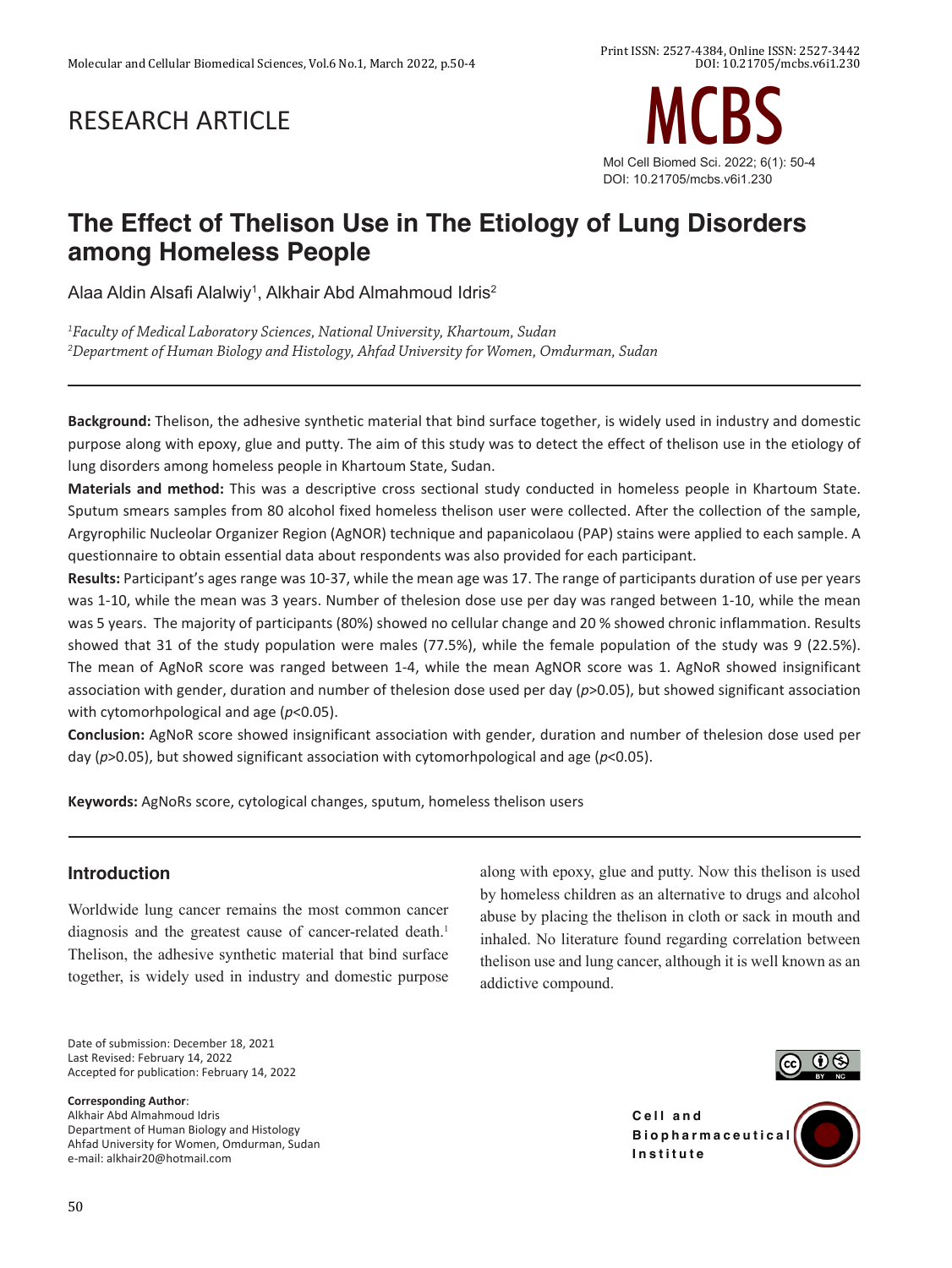A literature study aimed to compare the efficiency of selected cytological techniques in lung lesion by seeing the correlation with histopathology, cytological specimens included sputum, bronchial wash, bronchial brushing, fine needle aspiration and cell block. That study concluded that despite the limitations of the cytological procedures and the recommendation of using cell block and immunocytochemistry to evaluate cytological samples, in many cases, it is able to replace a conventional histopathology.<sup>2</sup>

Papanicolaou (PAP) stains was introduced by Dr. George N. Papanicolaou in 1942 and modified by him in 1954 and 1960, and is used universally throughout cytology until today.3 PAP stain is recommended for routine diagnostic cytology because it characterized by good nuclear detail, differential counter staining and cytoplasm transparency. The PAP stain is a highly developed polychrome stain that demonstrate nuclei blue or black and cytoplasmic staining show a broad spectrum of colors ranging from yellow in highly keratinized cells through ranges of orange or pink in superficial cells and green or blue in intermediate and parabasal cells, metaplastic cells may show amphophilia and will often stain green and pink together.<sup>4</sup>

Argyrophilic Nucleolar Organizer Region (AgNOR) staining is useful for evaluate the degree of tumor activity. The AgNoR smear may be useful cytology tool to predict prognosis of malignant tumors in human. The AgNoR in tumor cell were assessed without counter stains, it showed high accuracy and used as prognostic and diagnostic tests detect malignant and premalignant changes.<sup>5</sup> Malignant cells contain more AgNORs than in normal cells.6

 Because of above reasons, we aim to detect the effect of thelison use in the etiology of lung disorders among homeless people in Khartoum State, Sudan.

### **Materials and methods**

#### *Study Design and Samples Collection*

This was a descriptive cross sectional study conducted in homeless people in Khartoum State from July to December 2021. Participant of this study was recruited randomly from homeless people live in different streets, and sputum smears samples from 80 alcohol fixed homeless thelison user were collected. After sputum specimen was collected and AgNOR technique and PAP stains were applied to each sample. A questionnaire to obtain essential data about respondents was provided for each participant.

#### *Data Collection*

Data was obtained from the laboratorium results and questionnaire. PAP stain procedure was applied as the known method<sup>7</sup>, and AgNOR technique performed. The air dried smears were stained according to the AgNOR staining method. Working solution was freshly prepared by mixing one volume of 2% gelatin in 1% formic acid solution and two volumes of 50% aqueous silver nitrate solution. All smears were incubated with this silver solution for 30 minutes at room temperature in a dark area and were protected in the dark until each slide was analyzed.

Two cytopathologists examined and interpretated the silver-stained cells under light microscope Olympus BX-51 (Olympus, Tokyo, Japan) at 10x and 40x magnification. All smears were screened horizontally from left to right and AgNOR was counted in the nuclei of the first 50 non-overlapping, inner layers, nucleated epithelial cells. Superficial cells with pyknotic nuclei not counted.AgNORs, which were visible as black-dark brown dots locate within the nuclei of the cells, was then counted. Overlapped black dots counted as one structure.<sup>8,9</sup>

### *Ethical Consideration*

Ethical approval for this study was obtained from the National University Ethical Research Committee in accordance with the Declaration of Helsinki Principles, and the agreement was taken from all hospital administrations before taking sample and collecting data. The patient's information were highly secured and not used for other purposes than scientific inquiry. Each participant was asked to sign a written ethical consent form during the interview, before the specimen was taken. The informed ethical consent form was designed and approved by the ethical committee of the Faculty of Medical Laboratory Research Board, National University-Sudan (No. NU-RES/07-021-03).

### **Results**

Participant's ages range was 10-37, while the mean age was 17. The range of participants duration of use per years was 1-10, while the mean was 3 years. Number of thelesion dose use per day was ranged between 1-10, while the mean was 5 years. The majority of participants (80%) showed no cellular change and 20 % showed chronic inflammation. Results showed that 31 of the study population were males (77.5%), while the female population of the study was 9 (22.5%) (Table 1).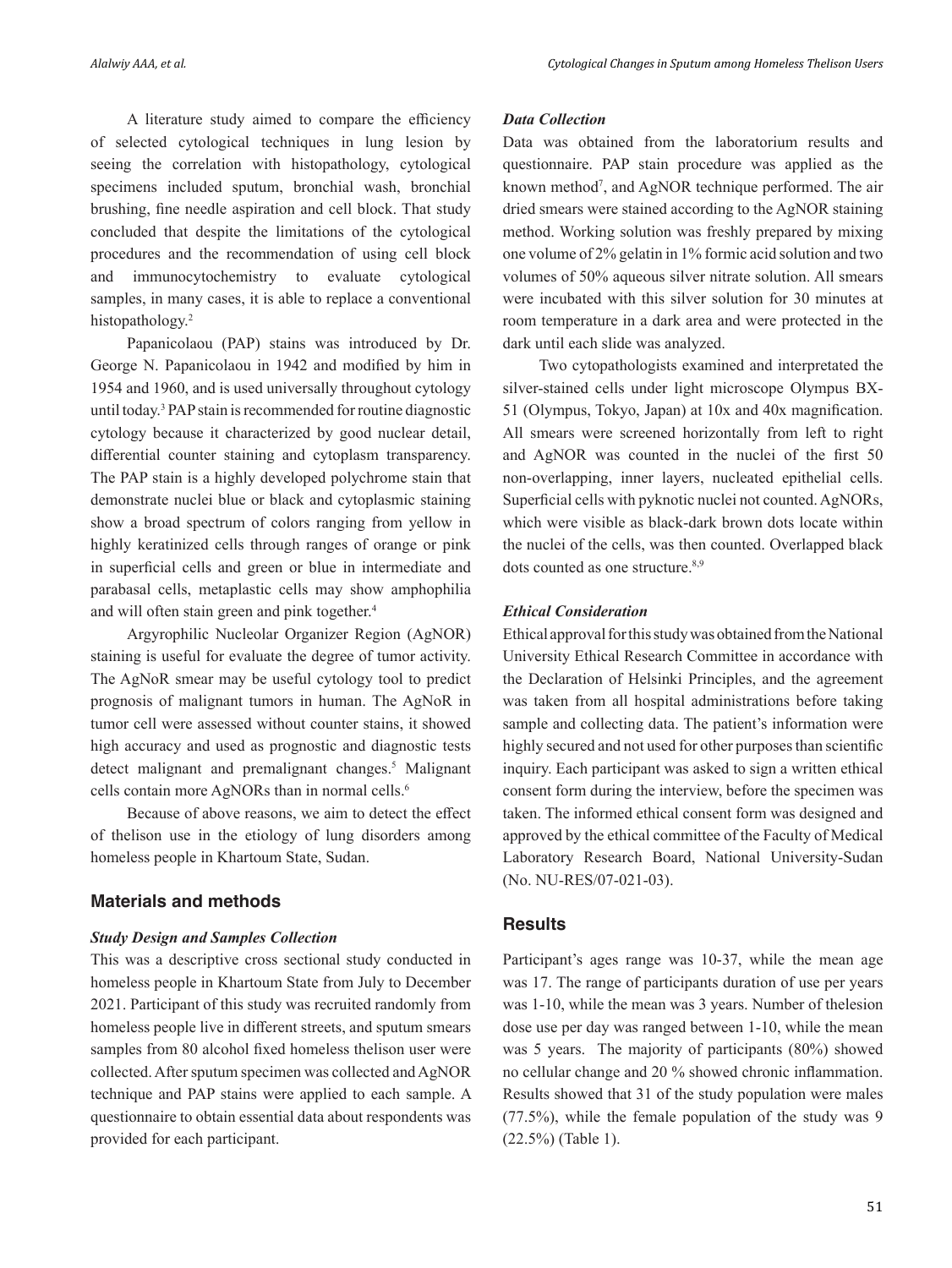|                       |                   | Cytological Screening [n (%)] | $p$ -value  |                             |
|-----------------------|-------------------|-------------------------------|-------------|-----------------------------|
| <b>Variables</b>      |                   | <b>Normal</b>                 |             | <b>Chronic Inflammation</b> |
| Gender                | Male              | 26 (83.9%)                    | $5(16.1\%)$ | $0.348*$                    |
|                       | Female            | $6(66.7\%)$                   | $3(33.3\%)$ |                             |
| Age groups            | $\leq$ 15 years   | 11(91.7%)                     | $1(8.3\%)$  | $0.121*$                    |
|                       | $15-19$ years     | $12(63.2\%)$                  | $7(36.8\%)$ |                             |
|                       | $20-25$ years     | $6(100\%)$                    | $0(0\%)$    |                             |
|                       | $>25$ years       | $3(100\%)$                    | $0(0\%)$    |                             |
| Duration of use       | Less than 5 years | 19 (86.4%)                    | $3(13.6\%)$ | $0.430*$                    |
|                       | 5 years and more  | 13 (72.2%)                    | 5(27.8%)    |                             |
| Number of use per day | Less than 5 times | 13 (86.7%)                    | $2(13.3\%)$ | $0.686*$                    |
|                       | 5 times and more  | 19 (76.0%)                    | $6(24.0\%)$ |                             |

| Table 1. PAP stain cytological screening findings in relation to gender, age group, duration and number of |  |  |
|------------------------------------------------------------------------------------------------------------|--|--|
| use the lession per day in study population.                                                               |  |  |

Tested with Fisher's Exact test. \**p*-value>0.05 considered as statistically insignificant.

The mean of AgNoR in current study samples was ranged between 4-1, while the mean was 1. Figure 1 showed the mean duration of use thelesion per year's among participant. Participant duration of use per years were ranged between 1-10, while their mean 3. Figure 2 showed the mean number of tkelsion use per day in studied samples. Number of thelesion use per day was ranged between 1-10 while their mean was 5.

Table 2 showed Ag-NoR results in relation to gender, duration and number of use thelesion per day, *p*-value>0.05

which was consider as statistically insignificant. Meanwhile Table 3 showed AgNOR findings in relation tothe cytomorhpological and age, *p*-value<0.05 that's considered as statistically significant.

#### **Discussion**

In this cross sectional study, cells in sputum of 80 respondents divided into 40 smears stained with PAP and 40 with Ag-NOR. By using PAP stain concerning individuals who use thelison, the percentage of thelison users from



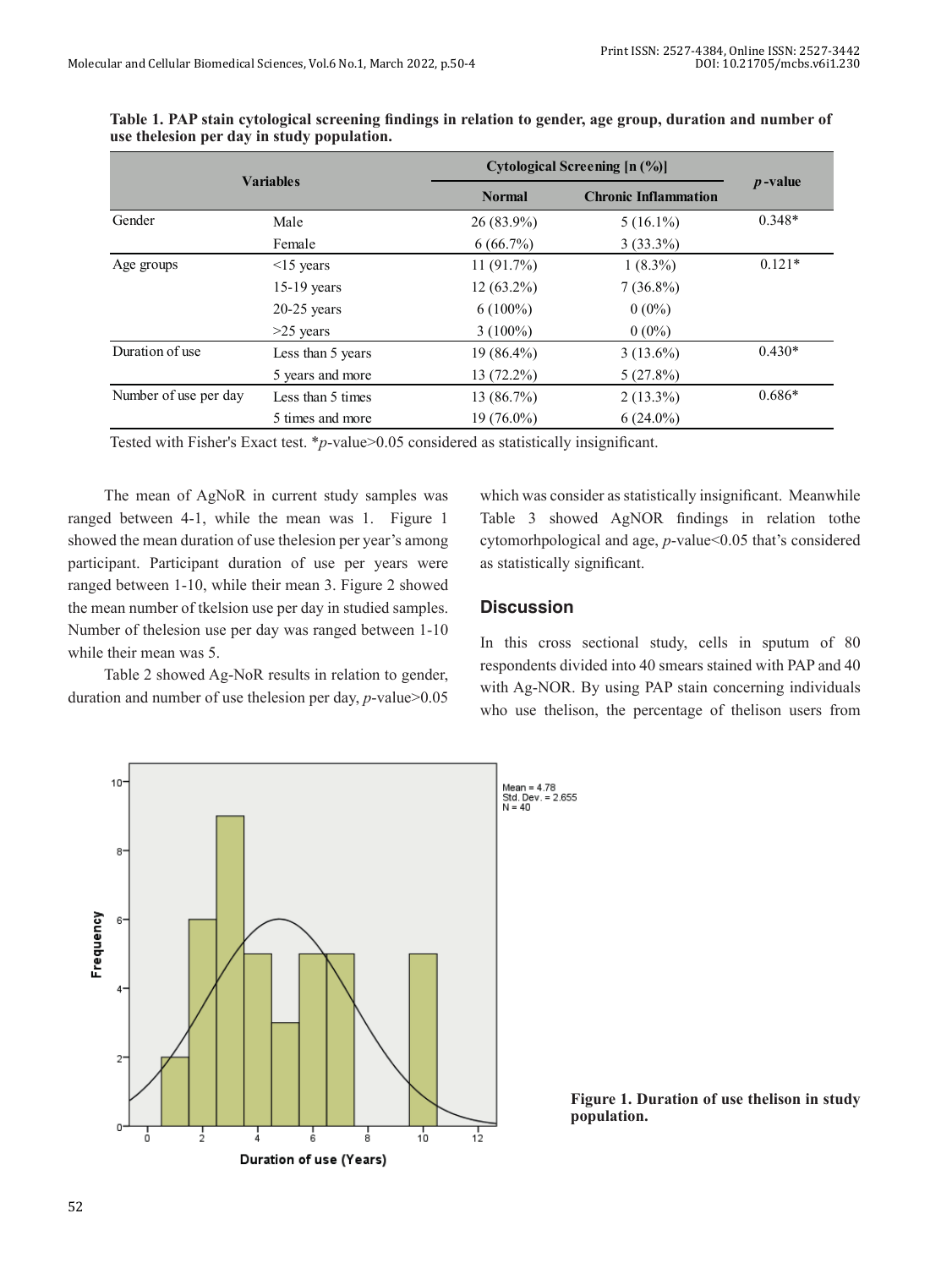



**Figure 2. Number of thelsion dose use per day in study population.**

different age, according to gender, 9 (22.5%) were females and 31 (77.5%) were males, so the percentage in male is higher than female, because most of males were in streets and lack community and heath care.

By using PAP stain technique, regarding thelison using and their duration, cellular changes have shows normal cell when thelison using in less than 5 times, 19 cases normal and 3 cases inflammation, 5 years and more than 13 cases normal and 5 inflammation. Thelison using and their number per day cause cellular changes, which showed normal cell when thelison using per day (less than 5 times, 13 normal and 2 inflammation; 5 times and more, 19 normal and 6 inflammation).

The mean of Ag-NOR dots ranged between 1-4 while their mean was one. Comparison between cytological screening results and Ag-NoR revealed that (*p*-value < 0.05) which considered as statistically significant. The age in relation to Ag-NOR results showed (*p*-value<0.05) which considered statistically significant. Other studies also reported similar findings.10-14

| <b>Variables</b>      |                      | $\mathbf n$ | Ag-NoR $(\%$ |           |           |           |
|-----------------------|----------------------|-------------|--------------|-----------|-----------|-----------|
|                       |                      |             | Mean         | <b>SD</b> | <b>SE</b> | p-value   |
| Gender                | Male                 | 31          | 1.35         | 0.877     | 0.158     | $0.716*$  |
|                       | Female               | 9           | 1.22         | 1.202     | 0.401     |           |
| Cytological screening | Normal               | 32          | 1.16         | 0.847     | 0.15      | $0.022**$ |
|                       | Chronic inflammation | 8           | 2.00         | 1.069     | 0.378     |           |
| Duration of use       | Less than 5 years    | 22          | 1.09         | 0.684     | 0.146     | $0.083*$  |
|                       | 5 years and more     | 18          | 1.61         | 1.145     | 0.27      |           |
| Number of use per day | Less than 5 times    | 15          | 1.33         | 0.488     | 0.126     | $0.966*$  |
|                       | 5 times and more     | 25          | 1.32         | 1.145     | 0.229     |           |

**Table 2. AgNOR results in relation to gender, cytological screening finding, duration and number of use thelesion dose per day in study population.**

Tested with Independent T-Test. \**p*-value>0.05 considered as statistically insignificant; \*\**p*-value<0.05 considered as statistically significant.